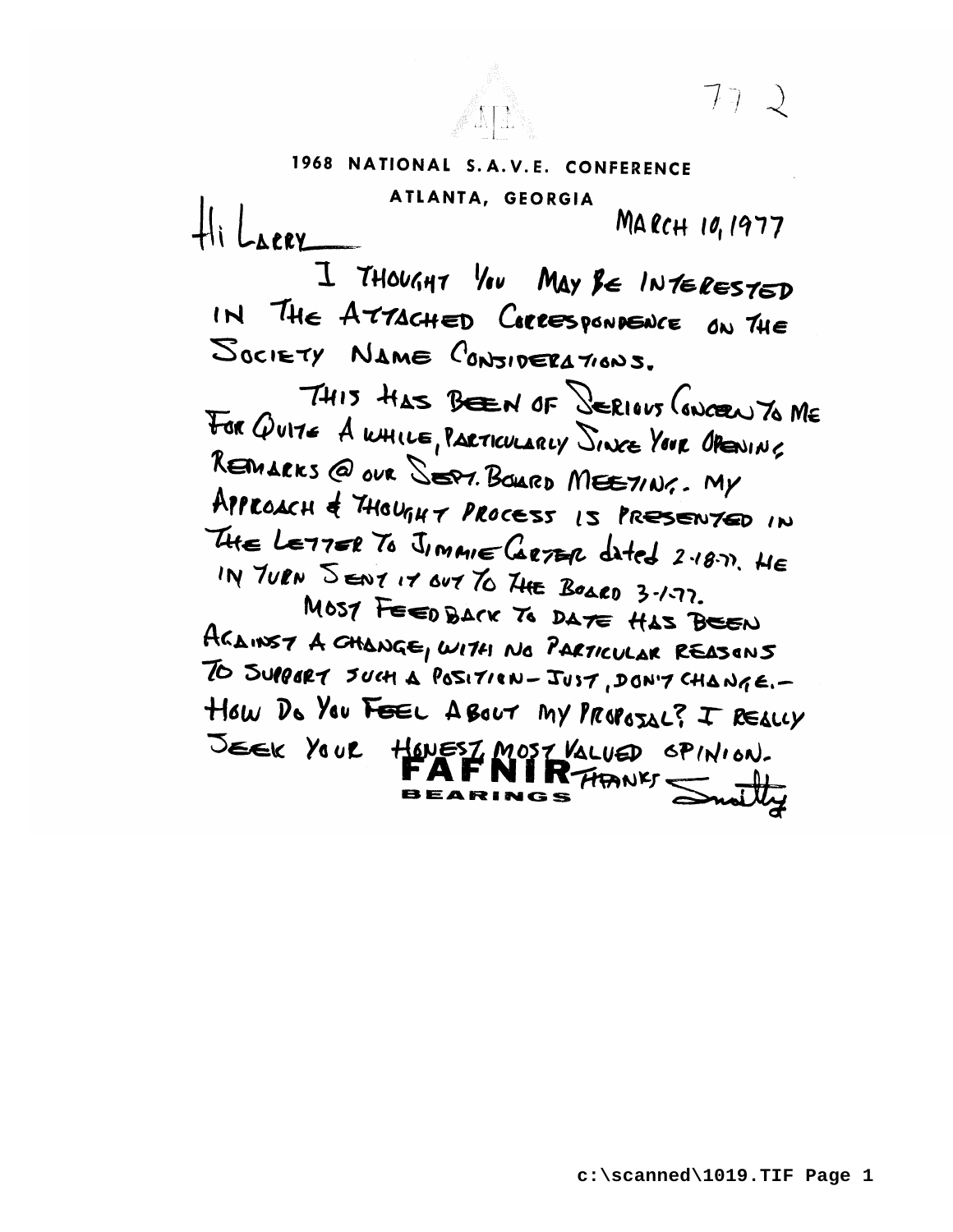

Society of American Value Engineers  $M_{\lambda}$ Mazer CENT and rest Red

**Jimmie L. Carter National President** 

March 1, 1977

**ESystems, Inc. Box 1056 Greenville, Texas 7540 1 Office: (214 821-7631 EX(. m1.6m** 

To : **SAVE** National Officers, Board of Directors

Subject: Society Name

Greetings:

I invite your attention to the enclosed communication on the subject of our Society image to the outside world. This subject is extremely timely and worthy of our immediate attention and action.

We have had many discussions concerning the name of our Society, in addition to at least two formal efforts at the National level in the past 10 years to consider a name change. Unfortunately, built-in emotions prevailed and we retained our original identity. During the same period of time, we have continually struggled with the problem of declining membership or sustaining a constant low level of total<br>membership. My recent discussions with members of Industry and Mil My recent discussions with members of Industry and Military Management have convinced me that our current name is restrictive to growth in members and acceptance by the Industrial World and Government.

Unfortunately, the term "Value Engineering" generates distasteful memories in the minds of many individuals within the Department of<br>Defense. Industry segments and registered Professional Engineers Industry segments and registered Professional Engineers continually question our credentials in the use of the word "Engineers" in -our name. From the membership viewpoint, "Engineers" is restrictive, yet we are not really a Society primarily of engineers. Many members and potential members are not engineers, many are also not full-time value analysts or value engineers, many leave SAVE because they have been "promoted out of **VE."** 

On the positive side, the name "Value Resource Institute" is forward looking, open ended, represents many organizational facets, and makes a place for current and potential members concerned with all aspects of value, whether it be engineering, management, analysis, purchasing, teaching, software, or administration. I encourage you to vote in favor of the proposed action for submittal to the SAVE members as a significant step to increased acceptance of our value technology and open the doors to expanded membership roles.

Sincerely,

mmu. X Canten

j;/Jimmie **L.** Carter National President